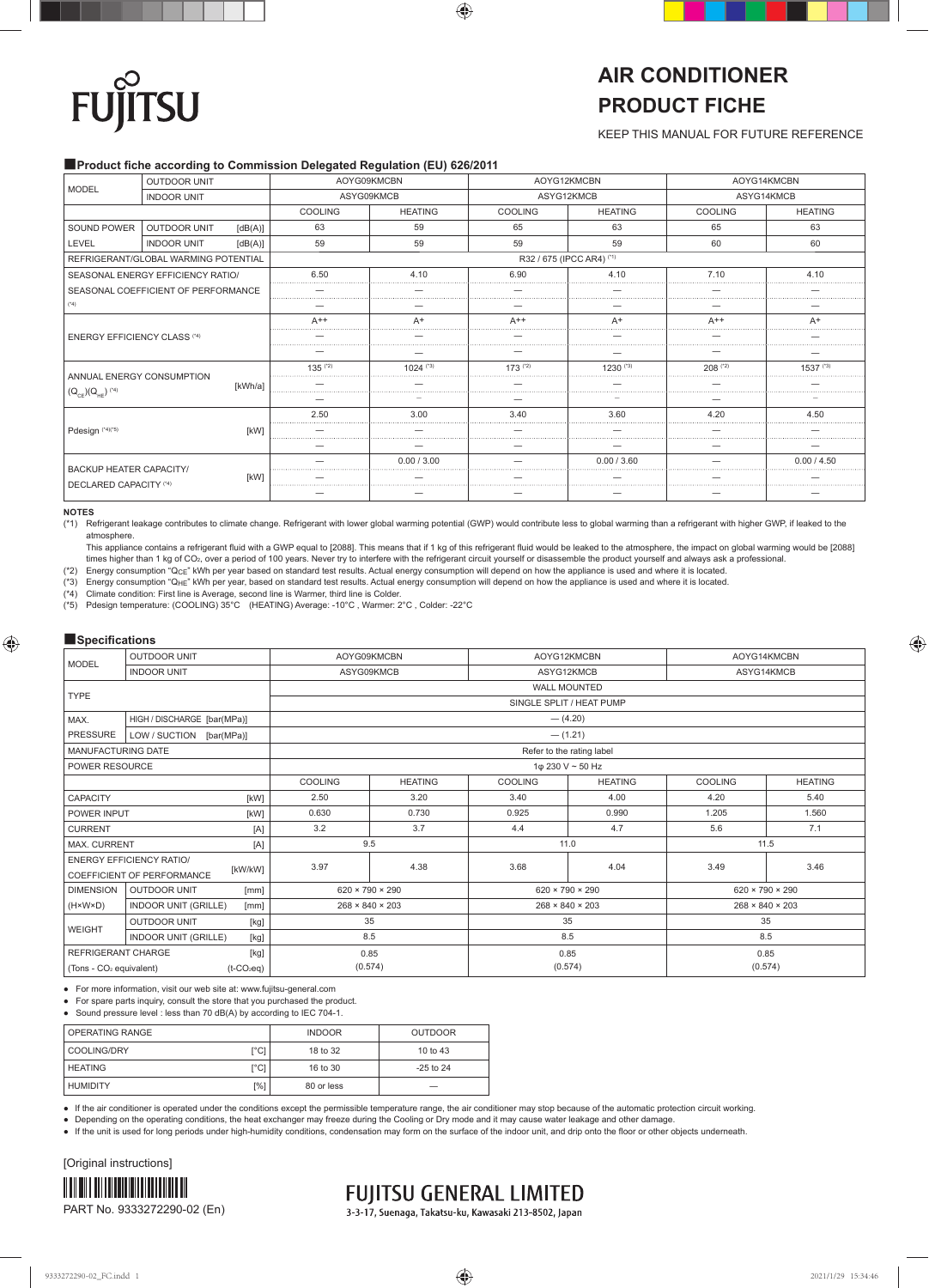# **TSU** FU

## **AIRCONDITIONANLÆG OPLYSNINGSSKEMA**

### GEM DENNE VEJLEDNING TIL SENERE REFERENCE

### ■**Produktblad i henhold til Kommissionens delegerede forordning (EU) 626/2011**

|                          | <b>UDENDØRSENHED</b>                     |               | AOYG09KMCBN<br>ASYG09KMCB |                           | AOYG12KMCBN       | AOYG14KMCBN   |                   |
|--------------------------|------------------------------------------|---------------|---------------------------|---------------------------|-------------------|---------------|-------------------|
| <b>MODEL</b>             | <b>INDENDØRSENHED</b>                    |               |                           |                           | ASYG12KMCB        | ASYG14KMCB    |                   |
|                          |                                          | <b>KØLING</b> | <b>OPVARMNING</b>         | <b>KØLING</b>             | <b>OPVARMNING</b> | <b>KØLING</b> | <b>OPVARMNING</b> |
| LYDEFFEKTNI-             | <b>UDENDØRSENHED</b><br>[dB(A)]          | 63            | 59                        | 65                        | 63                | 65            | 63                |
| <b>VEAU</b>              | INDENDØRSENHED [dB(A)]                   | 59            | 59                        | 59                        | 59                | 60            | 60                |
|                          | KØLEMIDDEL/GLOBALT OPVARMNINGSPOTENTIALE |               |                           | R32 / 675 (IPCC AR4) (*1) |                   |               |                   |
|                          | SÆSONBESTEMT ENERGIVIRKNINGSGRAD/        | 6.50<br>      | 4.10                      | 6.90                      | 4.10              | 7.10          | 4.10              |
|                          | SÆSONBESTEMT KOEFFICIENT FOR YDEEVNE     |               |                           |                           |                   |               |                   |
| $(*4)$                   |                                          |               |                           |                           |                   |               |                   |
|                          |                                          | $A++$         | $A^+$                     | $A++$                     | $A^+$             | $A++$         | $A^+$             |
| <b>ENERGIKLASSE</b> (*4) |                                          |               |                           |                           |                   |               |                   |
|                          |                                          |               |                           |                           |                   |               |                   |
| ÅRLIGT ENERGIFORBRUG     |                                          | $135$ ( $2$ ) | 1024 (*3)                 | $173$ (*2)                | $1230^{(3)}$      | $208$ (*2)    | 1537 (*3)         |
|                          | [kWh/år]                                 |               |                           |                           |                   |               |                   |
| $(Q_{CE}) (Q_{HE})$ (*4) |                                          |               |                           |                           |                   |               |                   |
|                          |                                          | 2.50          | 3.00                      | 3.40                      | 3.60              | 4.20          | 4.50              |
| P design (*4)(*5)        | [kW]                                     |               |                           |                           |                   |               |                   |
|                          |                                          |               |                           |                           |                   |               |                   |
| RESERVE-VARMEANLÆGS      |                                          |               | 0.00 / 3.00               |                           | 0.00 / 3.60       |               | 0.00 / 4.50       |
|                          | [kW]<br>KAPACITET/ANGIVEN KAPACITET (*4) |               |                           |                           |                   |               | .                 |
|                          |                                          |               |                           |                           |                   |               |                   |

### **BEMÆRKNINGER**

(\*1) Kølemiddellækage bidrager til klimaforandringer. Kølemiddel med lavere globalt opvarmningspotentiale (GWP) vil bidrage mindre til global opvarmning end et kølemiddel med højere GWP i tilfælde af lækage til atmosfæren. Dette anlæg indeholder en kølevæske med et GWP, der svarer til [2088]. Det betyder, at hvis 1 kg af denne kølevæske lækkes til atmosfæren, vil indvirkningen på global opvarm-<br>ning være [2088] gange

(\*2) Energiforbrug "QCE" kWh om året baseret på resultater af normalprøver. Reelt energiforbrug afhænger af, hvordan anlægget bruges, og hvor det befi nder sig.

(\*3) Energiforbrug "Q<sub>HE</sub>" kWh om året baseret på resultater af normalprøver. Reelt energiforbrug afhænger af, hvordan anlægget bruges, og hvor det befinder sig.<br>(\*4) Klimatilstand: Første linje er Middel, anden linje er V

Klimatilstand: Første linje er Middel, anden linje er Varmere og tredje linje er Koldere.

(\*5) Pdesign temperatur: (KØLING) 35 °C (OPVARMNING) Middel: -10 °C, Varmere: 2 °C, Koldere: -22 °C

### ■**Specifikationer**

| <b>MODEL</b>                                        | <b>UDENDØRSENHED</b>            |                             | AOYG09KMCBN       |               | AOYG12KMCBN<br>AOYG14KMCBN  |      |                                                                                    |  |  |
|-----------------------------------------------------|---------------------------------|-----------------------------|-------------------|---------------|-----------------------------|------|------------------------------------------------------------------------------------|--|--|
|                                                     | <b>INDENDØRSENHED</b>           | ASYG09KMCB                  |                   |               | ASYG12KMCB                  |      | ASYG14KMCB                                                                         |  |  |
| <b>TYPE</b>                                         |                                 | <b>VÆGMONTERET</b>          |                   |               |                             |      |                                                                                    |  |  |
|                                                     |                                 |                             |                   |               | SINGLE-SPLIT / VARMEPUMPE   |      |                                                                                    |  |  |
| <b>MAKS, TRYK</b>                                   | HØJT / UDLEDNING [bar(MPa)]     | $-$ (4,20)                  |                   |               |                             |      |                                                                                    |  |  |
|                                                     | LAVT / SUGNING [bar(MPa)]       | $-$ (1,21)                  |                   |               |                             |      |                                                                                    |  |  |
| <b>PRODUKTIONSDATO</b>                              |                                 | Se energimærkningen         |                   |               |                             |      |                                                                                    |  |  |
| <b>STRØMKILDE</b>                                   |                                 |                             |                   |               | 1φ 230 V ~ 50 Hz            |      | <b>KØLING</b><br><b>OPVARMNING</b><br>4,20<br>5,40<br>1,205<br>1,560<br>7,1<br>5,6 |  |  |
|                                                     |                                 | <b>KØLING</b>               | <b>OPVARMNING</b> | <b>KØLING</b> | <b>OPVARMNING</b>           |      |                                                                                    |  |  |
| <b>KAPACITET</b><br>[kW]                            |                                 | 2,50                        | 3,20              | 3,40          | 4,00                        |      |                                                                                    |  |  |
| <b>INDGANGSEFFEKT</b><br>[kW]                       |                                 | 0,630                       | 0,730             | 0,925         | 0,990                       |      |                                                                                    |  |  |
| <b>STRØM</b>                                        | [A]                             | 3,2                         | 3.7               | 4,4           | 4,7                         |      |                                                                                    |  |  |
| MAKS. STRØM                                         | [A]                             |                             | 9,5               | 11,0          |                             | 11,5 |                                                                                    |  |  |
| ENERGIVIRKNINGSGRAD/<br>KOEFFICIENT FOR YDEEVNE     | [kW/kW]                         | 3,97                        | 4,38              | 3,68          | 4.04                        | 3.49 | 3.46                                                                               |  |  |
| <b>DIMENSIONER</b>                                  | <b>UDENDØRSENHED</b><br>[mm]    | $620 \times 790 \times 290$ |                   |               | $620 \times 790 \times 290$ |      | $620 \times 790 \times 290$                                                        |  |  |
| $(H \times B \times D)$                             | INDENDØRSENHED (GITTER)<br>[mm] | $268 \times 840 \times 203$ |                   |               | $268 \times 840 \times 203$ |      | $268 \times 840 \times 203$                                                        |  |  |
|                                                     | <b>UDENDØRSENHED</b><br>[kg]    | 35                          |                   |               | 35                          |      | 35                                                                                 |  |  |
| VÆGT<br>INDENDØRSENHED (GITTER)<br>[kg]             |                                 |                             | 8,5               |               | 8,5                         |      | 8,5                                                                                |  |  |
| <b>KØLEMIDDELFYLDNING</b>                           | [kg]                            | 0,85                        |                   |               | 0,85                        | 0,85 |                                                                                    |  |  |
| (Ton - CO <sub>2</sub> -ækvivalent)<br>$(t-CO_2eq)$ |                                 |                             | (0, 574)          |               | (0,574)                     |      | (0, 574)                                                                           |  |  |

● For mere information, se vores hjemmeside: www.fujitsu-general.com

● Ved forespørgsel om reservedele bedes du kontakte den forhandler, hvor du har købt produktet.

● Lydtryksniveau: under 70 dB(A) i henhold til IEC 704-1.

| <b>RÆKKEVIDDE</b>    |      | <b>INDENDØRS</b> | <b>UDENDØRS</b> |
|----------------------|------|------------------|-----------------|
| AFKØLING/TØRRING     | ٢°C١ | 18 til 32        | 10 til 43       |
| <b>OPVARMNING</b>    | ľCl  | 16 til 30        | $-25$ til 24    |
| <b>LUFTFUGTIGHED</b> | [%]  | 80 eller mindre  |                 |

● Hvis airconditionanlægget anvendes ved temperaturer der ligger uden for det tilladte temperaturinterval, stopper det automatiske beskyttelseskredsløb måske airconditionanlægget.

● Afhængig af driftsforholdene kan varmeveksleren eventuelt fryse til i køle- eller tørretilstand, og det kan forårsage vandlækage og anden skade.

● Hvis airconditionanlægget kører i mange timer ved høj luftfugtighed, kan der dannes kondens på overfl aden af indendørsenheden, som kan dryppe på gulvet eller genstande under enheden.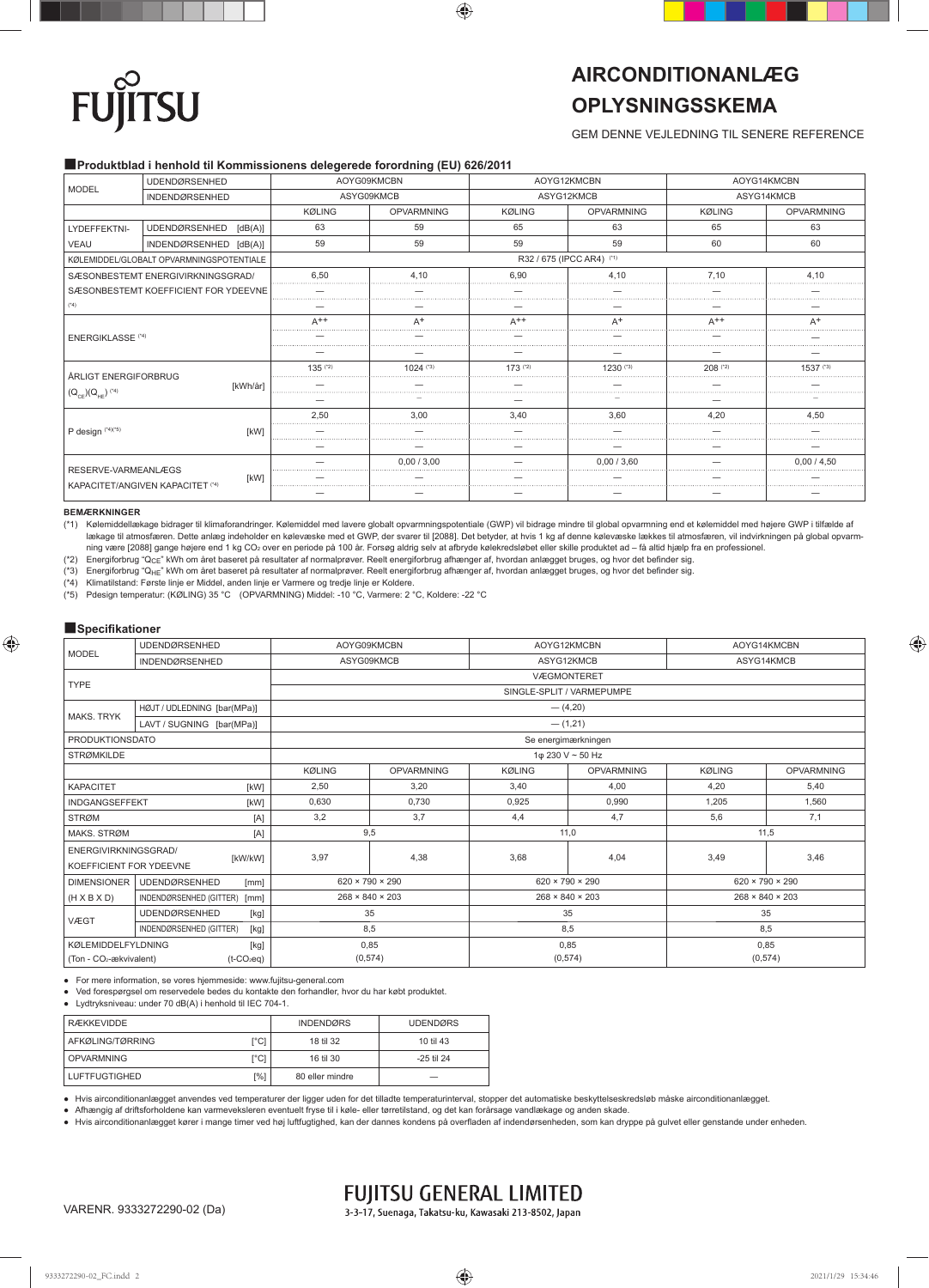# **SU** FU

## **ILMASTOINTILAITE TUOTESELOSTE**

### SÄILYTÄ TÄMÄ OHJE TULEVAA TARVETTA VARTEN

### ■**Tuoteseloste komission delegoidun asetuksen (EU) 626/2011 mukaisesti**

| <b>MALLI</b>                                                                  | <b>ULKOYKSIKKÖ</b>            |          | AOYG09KMCBN<br>ASYG09KMCB |                        | AOYG12KMCBN               |              | AOYG14KMCBN |                                    |  |  |  |
|-------------------------------------------------------------------------------|-------------------------------|----------|---------------------------|------------------------|---------------------------|--------------|-------------|------------------------------------|--|--|--|
|                                                                               | SISÄYKSIKKÖ                   |          |                           |                        | ASYG12KMCB                |              | ASYG14KMCB  |                                    |  |  |  |
|                                                                               |                               |          | JÄÄHDYTYS                 | LÄMMITYS               | JÄÄHDYTYS                 | LÄMMITYS     | JÄÄHDYTYS   | LÄMMITYS                           |  |  |  |
| ÄÄNIVOIMATASO                                                                 | <b>ULKOYKSIKKÖ</b>            | [dB(A)]  | 63                        | 59                     | 65                        | 63           | 65          | 63                                 |  |  |  |
|                                                                               | SISÄYKSIKKÖ                   | [dB(A)]  | 59                        | 59                     | 59                        | 59           | 60          | 60                                 |  |  |  |
| JÄÄHDYTYSAINE/<br>ILMASTONLÄMPENEMISPOTENTIAALI                               |                               |          |                           |                        | R32 / 675 (IPCC AR4) (*1) |              |             | 4.10<br>$A^+$<br>1537 (*3)<br>4.50 |  |  |  |
| KAUSITTAINEN ENERGIATEHOKKUUSASTE/<br>KAUSITTAINEN SUORITUSKYVYN KERROIN (*4) |                               |          | 6.50                      | 4.10                   | 6.90                      | 4.10         | 7.10        |                                    |  |  |  |
|                                                                               |                               |          |                           |                        |                           |              |             |                                    |  |  |  |
|                                                                               |                               |          |                           |                        |                           |              |             |                                    |  |  |  |
|                                                                               |                               |          | $A^{++}$                  | $A^+$                  | $A^{++}$                  | $A^+$        | $A++$       |                                    |  |  |  |
| ENERGIATEHOKKUUSLUOKKA (*4)                                                   |                               |          |                           |                        |                           |              |             |                                    |  |  |  |
|                                                                               |                               |          |                           |                        |                           |              |             |                                    |  |  |  |
|                                                                               | VUOSITTAINEN ENERGIAN KULUTUS |          | $135$ ( $2)$              | $1024$ <sup>(*3)</sup> | $173$ (*2)                | $1230^{(3)}$ | 208 (*2)    |                                    |  |  |  |
|                                                                               |                               | [kWh/år] |                           |                        |                           |              |             |                                    |  |  |  |
| $(Q_{CE}) (Q_{HE})$ (*4)                                                      |                               |          |                           |                        |                           |              |             |                                    |  |  |  |
|                                                                               |                               |          | 2.50                      | 3.00                   | 3,40                      | 3.60         | 4.20        |                                    |  |  |  |
| Psuunnittelu (*4)(*5)                                                         |                               | [kW]     |                           |                        |                           |              |             | 0.00 / 4.50                        |  |  |  |
|                                                                               |                               |          |                           |                        |                           |              |             |                                    |  |  |  |
|                                                                               | VARALÄMMITTIMEN KAPASITEETTI/ |          |                           | 0.00 / 3.00            |                           | 0.00 / 3.60  |             |                                    |  |  |  |
| ILMOITETTU KAPASITEETTI (*4)                                                  |                               | [kW]     |                           |                        |                           |              |             |                                    |  |  |  |
|                                                                               |                               |          |                           |                        |                           |              |             |                                    |  |  |  |

### **HUOMAUTUKSIA**

(\*1) Jäähdytysaineen vuotaminen edistää ilmastonmuutosta. Jäähdytysaine jolla on alhaisempi ilmastonmuutospotentiaali (GWP) voisi vaikuttaa ilmaston lämpenemiseen vähemmän kuin jäähdytysaine jolla on korkeampi GWP jos sitä vuotaa ilmakehään. Tässä laitteessa on jäähdytysnestettä jonka GWP on sama kuin [2088]. Tämä tarkoittaa että jos 1 kg tätä jäähdytysnestettä vuotaisi ilmakehään niin vaikutus ilmastonlämpenemisen kannalta olisi [2088] kertaa suurempi kuin 1 kg:lla CO2:sta 100 vuoden ajanjakson aikana. Älä yritä koskaan vaikuttaa jäähdytysaineen kiertojärjestelmään itse tai purkaa tuotetta itse ja kysy aina apua asiantuntijalta.

(\*2) Energian kulutus "QCE" kWh per vuosi perustuen standardikoetuloksiin. Tosiasiallinen energian kulutus riippuu siitä kuinka laitetta käytetään ja missä se sijaitsee.

(\*3) Energian kulutus "Q<sub>HE</sub>" kWh per vuosi perustuen standardikoetuloksiin. Tosiasiallinen energian kulutus riippuu siitä kuinka laitetta käytetään ja missä se sijaitsee.<br>(\*4) Ilmastointitila: Ensimmäinen viiva tarkoittaa

(\*4) Ilmastointitila: Ensimmäinen viiva tarkoittaa keskitasoista, toinen viiva tarkoittaa lämpimämpää ja kolmas viiva tarkoittaa viileämpää.

(\*5) Pdesign-lämpötila: (JÄÄHDYTYS) 35 °C (LÄMMITYS) Keskiarvo: -10 °C, lämpimämpi: 2 °C, viileämpi: -22 °C

### ■**Tekniset tiedot**

| <b>MALLI</b>                         | <b>ULKOYKSIKKÖ</b>                |                           | AOYG09KMCBN                    |          | AOYG12KMCBN                 |                             | AOYG14KMCBN                 |                                                                |  |  |
|--------------------------------------|-----------------------------------|---------------------------|--------------------------------|----------|-----------------------------|-----------------------------|-----------------------------|----------------------------------------------------------------|--|--|
|                                      | SISÄYKSIKKÖ                       |                           | ASYG09KMCB                     |          | ASYG12KMCB                  |                             | ASYG14KMCB                  |                                                                |  |  |
|                                      |                                   |                           | SEINÄÄN KIINNITETTY            |          |                             |                             |                             |                                                                |  |  |
| <b>TYYPPI</b>                        |                                   |                           | SINGLE SPLIT / LÄMPÖPUMPPU     |          |                             |                             |                             |                                                                |  |  |
| ENIMMÄISPAINE                        | KORKEA / VAPAUTUS [bar(MPa)]      |                           |                                |          | $-$ (4,20)                  |                             |                             |                                                                |  |  |
|                                      | <b>MATALA / IMU</b><br>[bar(MPa)] |                           | $-$ (1,21)                     |          |                             |                             |                             |                                                                |  |  |
| VALMISTUSPÄIVÄMÄÄRÄ                  |                                   |                           | Lisätietoa luokitusmerkinnässä |          |                             |                             |                             |                                                                |  |  |
| <b>VOIMANLÄHDE</b>                   |                                   |                           |                                |          |                             | 1φ 230 V ~ 50 Hz            |                             | <b>JÄÄHDYTYS</b><br>LÄMMITYS<br>4,20<br>5.40<br>1,560<br>1,205 |  |  |
|                                      |                                   |                           | <b>JÄÄHDYTYS</b>               | LÄMMITYS | <b>JÄÄHDYTYS</b>            | LÄMMITYS                    |                             |                                                                |  |  |
| KAPASITEETTI<br>[kW]                 |                                   |                           | 2,50                           | 3,20     | 3.40                        | 4.00                        |                             |                                                                |  |  |
| <b>TULOTEHO</b><br>[kW]              |                                   |                           | 0,630                          | 0,730    | 0,925                       | 0,990                       |                             |                                                                |  |  |
| <b>VIRTA</b>                         |                                   | [A]                       | 3,2                            | 3,7      | 4,4                         | 4,7                         | 5,6                         | 7,1                                                            |  |  |
| <b>ENINT. VIRTA</b>                  |                                   | $[{\sf A}]$               | 9,5                            |          | 11,0                        |                             | 11,5                        |                                                                |  |  |
| ENERGIATEHOKKUUSASTE/                |                                   |                           | 3,97                           | 4,38     | 3,68                        | 4,04                        | 3,49                        | 3,46                                                           |  |  |
| SUORITUSKYVYN KERROIN                |                                   | [kW/kW]                   |                                |          |                             |                             |                             |                                                                |  |  |
| <b>MITTASUHTEET</b>                  | <b>ULKOYKSIKKÖ</b>                | [mm]                      | $620 \times 790 \times 290$    |          | $620 \times 790 \times 290$ |                             | $620 \times 790 \times 290$ |                                                                |  |  |
| $(K \times L \times S)$              | SISÄYKSIKKÖ (SÄLEIKÖN) [mm]       |                           | $268 \times 840 \times 203$    |          |                             | $268 \times 840 \times 203$ | $268 \times 840 \times 203$ |                                                                |  |  |
| PAINO                                | <b>ULKOYKSIKKÖ</b>                | [kg]                      | 35                             |          | 35                          |                             |                             | 35                                                             |  |  |
|                                      | SISÄYKSIKKÖ (SÄLEIKÖN)            | [kg]                      | 8.5                            |          | 8,5                         |                             | 8,5                         |                                                                |  |  |
| JÄÄHDYTYSAINEEN MÄÄRÄ                |                                   | [kg]                      | 0,85                           |          | 0,85                        |                             | 0,85                        |                                                                |  |  |
| (Tonnia - CO <sub>2</sub> -vastaava) |                                   | $(t$ -CO <sub>2</sub> eq) | (0,574)                        |          | (0,574)                     |                             | (0,574)                     |                                                                |  |  |

● Lisää tietoa saat websivultamme osoitteesta: www.fujitsu-general.com

Voit tiedustella lisäosista kaupasta josta ostit tuotteen.

● Äänenpaineen taso: vähemmän kuin 70 dB(A) IEC 704-1:n mukaan.

| <b>KÄYTTÖALUE</b> |                     | SISÄTILAT   | <b>ULKOTILAT</b> |
|-------------------|---------------------|-------------|------------------|
| i JÄÄHDYTYS/KUIVA | $\Gamma^{\circ}$ Cl | $18 - 32$   | $10 - 43$        |
| LÄMMITYS          | $\Gamma^{\circ}$ Cl | $16 - 30$   | $-25 - 24$       |
| <b>KOSTEUS</b>    | [%]                 | 80 tai alle | _                |

● Jos ilmastointilaitetta käytetään sallitun lämpötila-alueen ulkopuolella, ilmastointilaite voi sammua automaattisen suojauspiirin toiminnan vuoksi.

● Käyttöolosuhteista riippuen lämmönvaihdin voi jäätyä jäähdytyksen tai kuivauksen aikana, ja se voi aiheuttaa vuotoja ja muita vaurioita.

● Jos laitetta käytetään pitkiä aikoja erittäin kosteissa oloissa, sisäyksikön pinnalle saattaa muodostua kondensaattia, jota voi tippua lattialle tai alapuolella olevien esineiden päälle.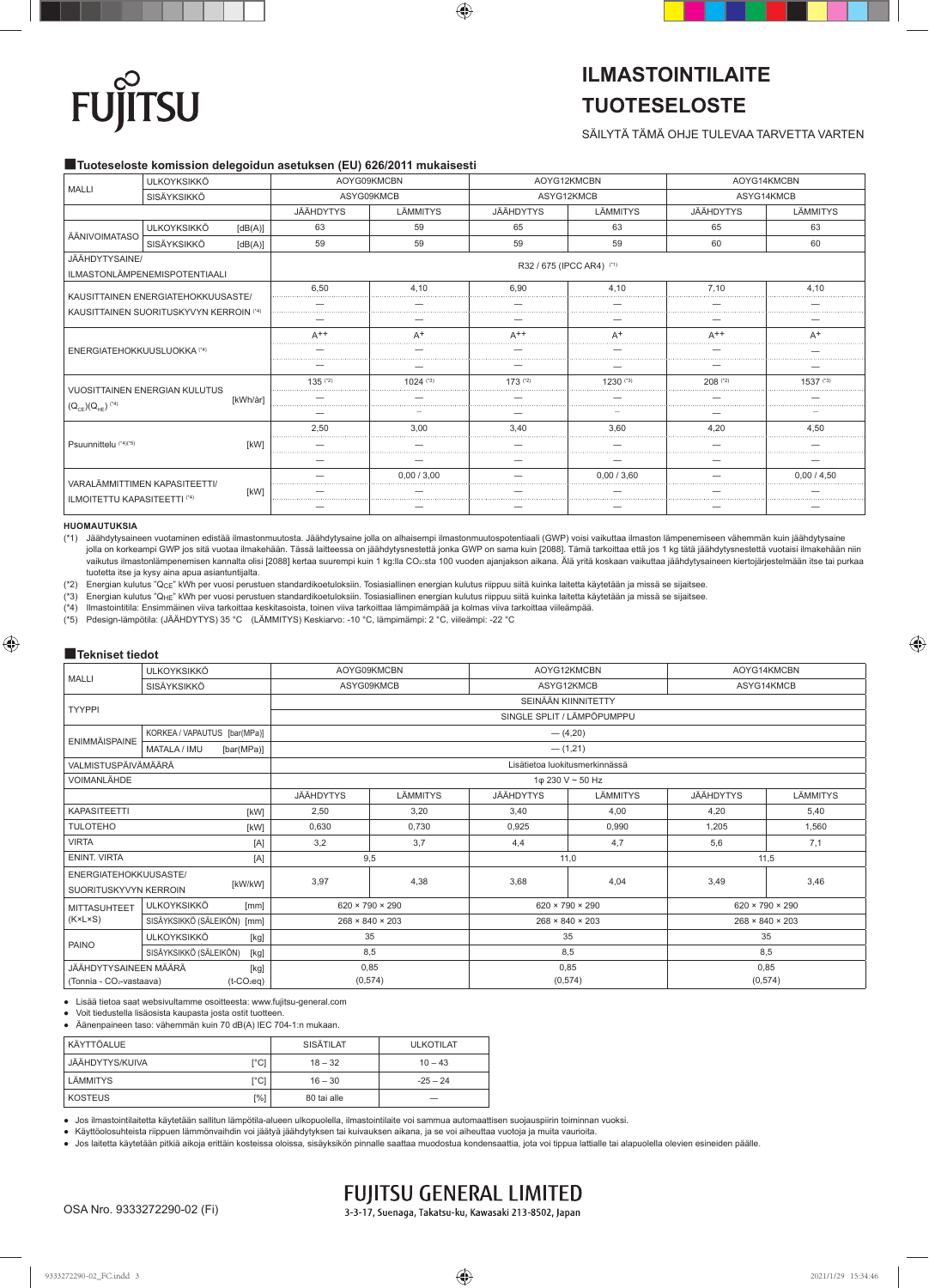# **SU**

## **KLIMAANLEGG PRODUCT MIKROKORT**

TA VARE PÅ BRUKERVEILEDNINGEN FOR SENERE BRUK

### ■**Produktmikrokort i samsvar med Delegert kommisjonsforordning (EU) nr. 626/2011**

|                                                                            | <b>UTENDØRSENHET</b>                      | AOYG09KMCBN      |                   | AOYG12KMCBN               |                   | AOYG14KMCBN |                   |
|----------------------------------------------------------------------------|-------------------------------------------|------------------|-------------------|---------------------------|-------------------|-------------|-------------------|
| <b>MODELL</b>                                                              | <b>INNENDØRSENHET</b>                     | ASYG09KMCB       |                   | ASYG12KMCB                |                   | ASYG14KMCB  |                   |
|                                                                            |                                           | <b>AVKJØLING</b> | <b>OPPVARMING</b> | AVKJØLING                 | <b>OPPVARMING</b> | AVKJØLING   | <b>OPPVARMING</b> |
| LYD STRØMNIVÅ                                                              | <b>UTENDØRSENHET</b><br>[dB(A)]           | 63               | 59                | 65                        | 63                | 65          | 63                |
|                                                                            | INNENDØRSENHET [dB(A)]                    | 59               | 59                | 59                        | 59                | 60          | 60                |
| <b>OPPVARMING</b>                                                          | KJØLEMIDDEL/POTENSIAL FOR GLOBAL          |                  |                   | R32 / 675 (IPCC AR4) (*1) |                   |             |                   |
| <b>SESONGMESSIG RATIO FOR</b><br>ENERGIEFFEKTIVITET/YTELSESKOEFISIENT (*4) |                                           | 6.50             | 4.10              | 6.90                      | 4.10              | 7.10        | 4.10              |
|                                                                            |                                           |                  |                   |                           |                   |             |                   |
|                                                                            |                                           |                  |                   |                           |                   |             |                   |
|                                                                            |                                           | $A++$            | $A^+$             | $A++$                     | $A^+$             | $A++$       | $A^+$             |
|                                                                            | <b>KLASSE FOR ENERGIEFFIKTIVITET (*4)</b> |                  |                   |                           |                   |             |                   |
|                                                                            |                                           |                  |                   |                           |                   |             |                   |
| ÅRLIG ENERGIFORBRUK                                                        |                                           | $135$ ( $2$ )    | $1024$ (*3)       | $173$ (*2)                | 1230 (*3)         | $208$ (*2)  | 1537 (*3)         |
|                                                                            | [kWh/a]                                   |                  |                   |                           |                   |             |                   |
| $(Q_{CE}) (Q_{HE})$ <sup>(*4)</sup>                                        |                                           |                  |                   |                           |                   |             |                   |
|                                                                            |                                           | 2,50             | 3.00              | 3,40                      | 3,60              | 4.20        | 4.50              |
| Pdesign (*4)(*5)                                                           | <b>IKWI</b>                               |                  |                   |                           |                   |             |                   |
|                                                                            |                                           |                  |                   |                           |                   |             |                   |
|                                                                            | BACKUP OPPVARMINGSKAPASITET/              |                  | 0.00 / 3.00       |                           | 0.00 / 3.60       |             | 0.00 / 4.50       |
|                                                                            | [kW]                                      |                  |                   |                           |                   |             |                   |
| <b>OPPGITT KAPASITET (*4)</b>                                              |                                           |                  |                   |                           |                   |             |                   |

### **MERKNADER**

(\*1) Kjølemiddellekkasje bidrar til klimaendringer. Kjølemidler med laver potensial for global oppvarming (GWP) bidrar til mindre global oppvarming enn kjølemidler med høyere GWP dersom det lekker ut i atmosfæren. Dette apparatet inneholder en kjølemiddelvæske med GWP tilsvarende [2088]. Dette betyr at dersom 1 kg av denne kjølemiddelvæsken skulle lekke ut i atmosfæren vil virkningen på den globale oppvarmingen være [2088] ganger høyere enn 1 kg med CO2, over en periode på 100 år. Ikke gjør noe som vil forstyrre kjølemiddelets kretsløp eller demonter produktet selv, man skal alltid

henvende seg til en profesjonell aktør.<br>(\*2) Energiforbruk "Q<sub>CE</sub>" kWh per år er basert på standard testresultater. Faktisk energiforbruk avhenger av hvordan apparatet brukes og hvor det er plassert.

(\*3) Energiforbruk "QHE" kWh per år er basert på standard testresultater. Faktisk energiforbruk avhenger av hvordan apparatet brukes og hvor det er plassert.

(\*4) Klimaforhold: Første linje er Middels, andre linje er Varmere, tredje linje er Kaldere.<br>(\*5) Primensionerende utefemperatur: (KJØLING) 35 °C. (OPPVARMING) Middels: -1

(\*5) Pdimensjonerende utetemperatur: (KJØLING) 35 °C (OPPVARMING) Middels: -10 °C , Varmere: 2 °C , Kaldere: -22 °C

### ■**Spesifikasioner**

|                                       | UTENDØRSENHET                   | AOYG09KMCBN        |                             |                  | AOYG12KMCBN                           |            | AOYG14KMCBN                 |  |
|---------------------------------------|---------------------------------|--------------------|-----------------------------|------------------|---------------------------------------|------------|-----------------------------|--|
| <b>MODELL</b>                         | <b>INNENDØRSENHET</b>           | ASYG09KMCB         |                             | ASYG12KMCB       |                                       | ASYG14KMCB |                             |  |
|                                       |                                 | <b>VEGGMONTERT</b> |                             |                  |                                       |            |                             |  |
| <b>MODELL</b>                         |                                 |                    |                             |                  | <b>IKKE DELT/VARMEPUMPE</b>           |            |                             |  |
| <b>MAKS, TRYKK</b>                    | HØY / UTSTRØMNING [bar(MPa)]    |                    |                             |                  | $-(4,20)$                             |            |                             |  |
|                                       | LAV / SUGEHØYDE [bar(MPa)]      | $-$ (1,21)         |                             |                  |                                       |            |                             |  |
| <b>PRODUKSJONSDATO</b>                |                                 | Se typeskiltet     |                             |                  |                                       |            |                             |  |
| <b>STRØMKILDE</b>                     |                                 |                    |                             | 1φ 230 V ~ 50 Hz | <b>OPPVARMING</b><br><b>AVKJØLING</b> |            |                             |  |
|                                       |                                 | AVKJØLING          | <b>OPPVARMING</b>           | <b>AVKJØLING</b> | <b>OPPVARMING</b>                     |            |                             |  |
| <b>KAPASITET</b><br>[kW]              |                                 | 2,50               | 3,20                        | 3,40             | 4,00                                  | 4,20       | 5,40                        |  |
| STRØM INNPUT<br>[kW]                  |                                 | 0.630              | 0.730                       | 0,925            | 0.990                                 | 1.205      | 1.560                       |  |
| <b>STRØMSTYRKE</b>                    | [A]                             | 3,2                | 3.7                         | 4,4              | 4,7                                   | 5,6        | 7,1                         |  |
| MAKS, STRØMSTYRKE                     | $[{\sf A}]$                     | 9,5                |                             |                  | 11,0                                  |            | 11,5                        |  |
|                                       | RATIO FOR ENERGIEFFEKTIVITET/   | 3,97               | 4,38                        | 3,68             | 4,04                                  | 3,49       | 3,46                        |  |
| <b>YTELSESKOEFISIENT</b>              | [kW/kW]                         |                    |                             |                  |                                       |            |                             |  |
| <b>DIMENSJON</b>                      | <b>UTENDØRSENHET</b><br>[mm]    |                    | $620 \times 790 \times 290$ |                  | $620 \times 790 \times 290$           |            | $620 \times 790 \times 290$ |  |
| (HxBxD)                               | INNENDØRSENHET (GITTER)<br>[mm] |                    | $268 \times 840 \times 203$ |                  | $268 \times 840 \times 203$           |            | $268 \times 840 \times 203$ |  |
| <b>VEKT</b>                           | <b>UTENDØRSENHET</b><br>[kg]    | 35                 |                             |                  | 35                                    |            | 35                          |  |
|                                       | INNENDØRSENHET (GITTER)<br>[kg] | 8,5                |                             |                  | 8,5                                   |            | 8,5                         |  |
| <b>KJØLEMIDDELLADNING</b>             | [kg]                            | 0,85               |                             |                  | 0,85                                  | 0,85       |                             |  |
| (tonn - CO <sub>2</sub> - ekvivalent) | $(t$ -CO <sub>2</sub> eq)       |                    | (0, 574)                    |                  | (0, 574)                              | (0,574)    |                             |  |

● For mer informasjon, vennligst se vår internettside på: www.fujitsu-general.com

● Forespørsler om reservedeler, vennligst ta kontakt med butikker der du kjøpte produktet.

● Lyd trykknivå: mindre enn 70 dB(A) i henhold til IEC 704-1.

| <b>DRIFTSOMRÅDE</b> |      | <b>INNENDØRS</b> | <b>UTENDØRS</b> |
|---------------------|------|------------------|-----------------|
| AVKJØLING/TØRR      | [°C) | 18 til 32        | 10 til 43       |
| <b>OPPVARMING</b>   | [°C] | 16 til 30        | $-25$ til 24    |
| <b>FUKTIGHET</b>    | [%]  | 80 eller mindre  |                 |

● Hvis klimaanlegget betjenes under andre forhold enn det tillatte temperaturområdet, kan klimaanlegget stoppe på grunn av aktivering av vernekretsen.

● Avhengig av driftsforholdene, kan varmeveksleren fryse under kjøle- eller tørkemodusen (cooling eller dry), og dette kan føre til vannlekkasje og andre skader.

● Dersom enheten brukes i lange perioder med høy luftfuktighet kan det dannes kondens på innendørsenhetens overfl ate og dermed dryppe vann på gulvet aller andre objekter under enheten.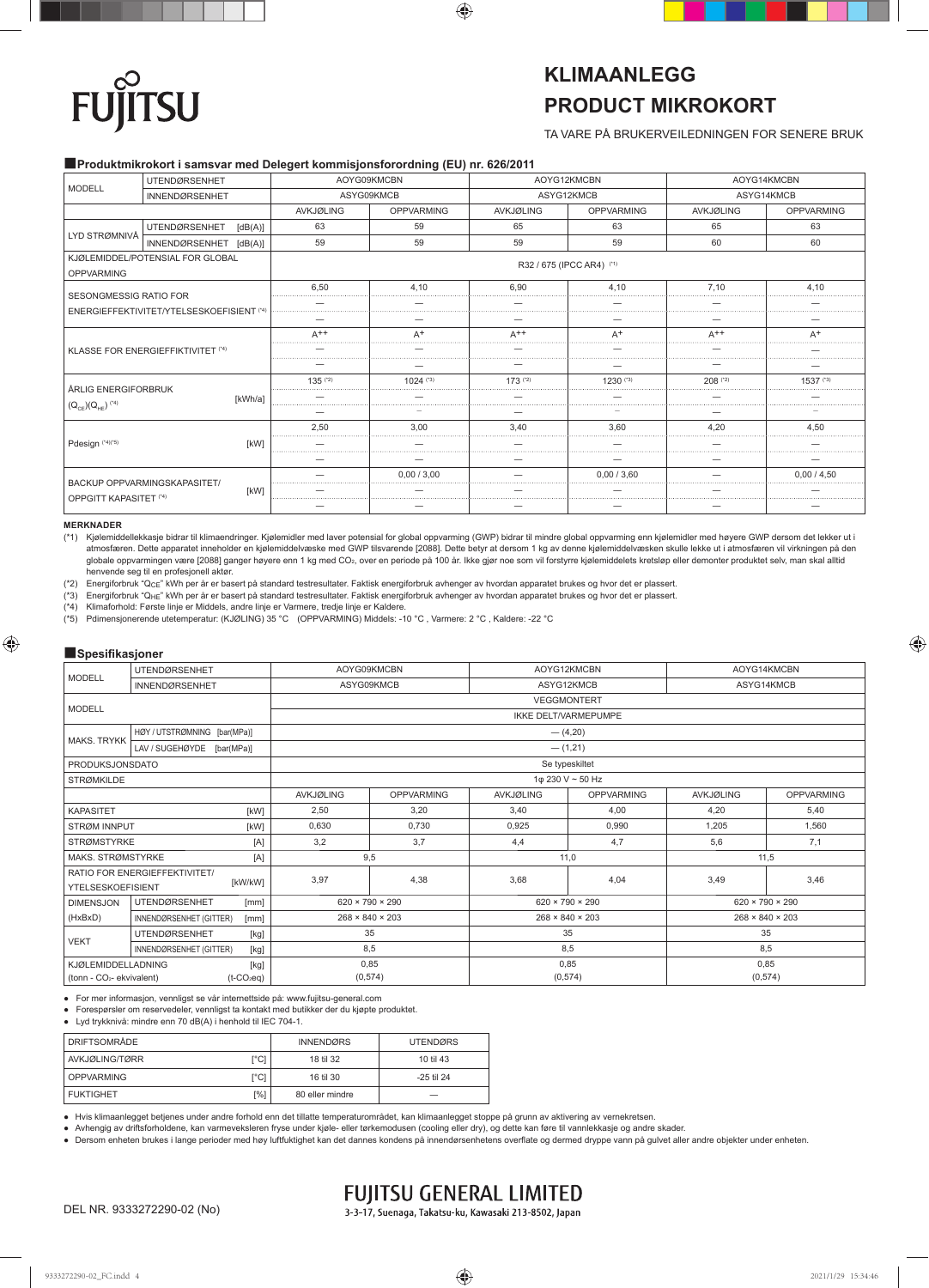# **TSU FU**

## **LUFTKONDITIONERING PRODUKTINFORMATIONSBLAD**

FÖRVARA DENNA HANDBOK FÖR FRAMTIDA BRUK

### ■**Produktblad enligt delegation från kommissionen (EU) 626/2011**

| <b>MODELL</b>                                       | <b>UTOMHUSENHET</b>          |                           | AOYG09KMCBN |                        | AOYG12KMCBN        |                | AOYG14KMCBN |             |
|-----------------------------------------------------|------------------------------|---------------------------|-------------|------------------------|--------------------|----------------|-------------|-------------|
|                                                     | <b>INOMHUSENHET</b>          |                           | ASYG09KMCB  |                        | ASYG12KMCB         |                | ASYG14KMCB  |             |
|                                                     |                              | <b>KYLNING</b>            | UPPVÄRMNING | <b>KYLNING</b>         | <b>UPPVÄRMNING</b> | <b>KYLNING</b> | UPPVÄRMNING |             |
| LJUDEFFEKTNIVÅ                                      | <b>UTOMHUSENHET</b>          | [dB(A)]                   | 63          | 59                     | 65                 | 63             | 65          | 63          |
|                                                     | INOMHUSENHET                 | [dB(A)]                   | 59          | 59                     | 59                 | 59             | 60          | 60          |
| KÖLDMEDIUM/MÖJLIGT UTSLÄPP AV<br>VÄXTHUSGASER (GWP) |                              | R32 / 675 (IPCC AR4) (*1) |             |                        |                    |                |             |             |
| SÄSONGSMÄSSIG ENERGIEFFEKTIVITETSKVOT/              |                              | 6.50                      | 4.10        | 6.90                   | 4.10               | 7.10           | 4.10        |             |
| SÄSONGSMÄSSIG PRESTANDAKOEFFICIENT (*4)             |                              |                           |             |                        |                    |                |             |             |
|                                                     |                              |                           |             |                        |                    |                |             |             |
| <b>ENERGIEFFEKTIVITETSKLASS (*4)</b>                |                              | $A^{++}$                  | $A^+$       | $A^{++}$               | $A^+$              | $\Delta$ ++    | $A^+$       |             |
|                                                     |                              |                           |             |                        |                    |                |             |             |
|                                                     |                              |                           |             |                        |                    |                |             |             |
| ÅRLIG ENERGIFÖRBRUKNING                             |                              |                           | $135^{(2)}$ | $1024$ <sup>(*3)</sup> | $173$ (*2)         | $1230^{(3)}$   | $208$ (*2)  | $1537$ (*3) |
|                                                     |                              | [kWh/a]                   |             |                        |                    |                |             |             |
|                                                     | $(Q_{CF}(Q_{HF})^{(4)}$      |                           |             |                        |                    |                |             |             |
|                                                     |                              |                           | 2.50        | 3.00                   | 3.40               | 3.60           | 4.20        | 4.50        |
| Pdesign (*4)(*5)                                    | [kW]                         |                           |             |                        |                    |                |             |             |
|                                                     |                              |                           |             |                        |                    |                |             |             |
|                                                     | KAPACITET FÖR BACKUPVÄRMARE/ | [kW]                      |             | 0.00 / 3.00            |                    | 0.00 / 3.60    |             | 0.00 / 4.50 |
| <b>DEKLARERAD KAPACITET (*4)</b>                    |                              |                           |             |                        |                    |                |             |             |
|                                                     |                              |                           |             |                        |                    |                |             |             |

### **KOMMENTARER**

(\*1) Köldmediumsläckage bidrar till klimatförändringen. Köldmedium med ett lägre GWP-värde (möjligt utsläpp av växthusgaser) bidrar mindre till den globala uppvärmningen än ett köldmedium med ett högre GWP-tal, vid läckage till atmosfären. Denna produkt innehåller en köldmediumvätska med ett GWP-tal på [2088]. Det innebär att om 1 kg av detta köldmedium läcker ut i atmosfären, blir dess påverkan på den globala uppvärmningen [2088] gånger större än för 1 kg CO<sub>2</sub>, under en period på 100 år. Försök aldrig manipulera köldmediumkretsen eller montera isär produkten på egen hand, utan anlita alltid en behörig tekniker.

(\*2) Energiförbrukning "QCE" kWh per år är baserat på standardtestresultat. Den faktiska energiförbrukningen beror på hur apparaten används och var den är placerad.

(\*3) Energiförbrukning "QHE" kWh per år är baserat på standardtestresultat. Den faktiska energiförbrukningen beror på hur apparaten används och var den är placerad.

(\*4) Klimatförhållande:Första raden är Medel, andra raden är Varmare, tredje raden är Kallare.

(\*5) P-designtemperatur: (KYLNING) 35°C (UPPVÄRMNING) Medel: -10°C, Varmare: 2°C, Kallare: -22 °C

### ■**Specifi kationer**

| <b>MODELL</b>                                                      | <b>UTOMHUSENHET</b>         | AOYG09KMCBN                 |                             | AOYG12KMCBN                 |                             | AOYG14KMCBN                 |                             |  |
|--------------------------------------------------------------------|-----------------------------|-----------------------------|-----------------------------|-----------------------------|-----------------------------|-----------------------------|-----------------------------|--|
| <b>INOMHUSENHET</b>                                                |                             | ASYG09KMCB                  |                             | ASYG12KMCB                  |                             | ASYG14KMCB                  |                             |  |
| <b>TYP</b>                                                         |                             | VÄGGMONTERAD                |                             |                             |                             |                             |                             |  |
|                                                                    |                             | SINGLE SPLIT/VÄRMEPUMP      |                             |                             |                             |                             |                             |  |
| <b>MAX. TRYCK</b>                                                  | HÖG / TÖMNING<br>[bar(MPa)] | $-$ (4,20)                  |                             |                             |                             |                             |                             |  |
|                                                                    | LÅG / SUG<br>[bar(MPa)]     | $-$ (1,21)                  |                             |                             |                             |                             |                             |  |
| TILLVERKNINGSDATUM                                                 |                             | Se klassningsskylten        |                             |                             |                             |                             |                             |  |
| <b>STRÖMKÄLLA</b>                                                  |                             | 1φ 230 V ~ 50 Hz            |                             |                             |                             |                             |                             |  |
|                                                                    |                             | <b>KYLNING</b>              | UPPVÄRMNING                 | <b>KYLNING</b>              | UPPVÄRMNING                 | <b>KYLNING</b>              | UPPVÄRMNING                 |  |
| <b>KAPACITET</b><br>[kW]                                           |                             | 2,50                        | 3,20                        | 3,40                        | 4,00                        | 4,20                        | 5,40                        |  |
| <b>INEFFEKT</b><br>[kW]                                            |                             | 0,630                       | 0,730                       | 0,925                       | 0,990                       | 1,205                       | 1,560                       |  |
| <b>STRÖM</b>                                                       | [A]                         | 3,2                         | 3.7                         | 4,4                         | 4,7                         | 5,6                         | 7,1                         |  |
| MAX. STRÖM<br>[A]                                                  |                             | 9,5                         |                             | 11,0                        |                             | 11,5                        |                             |  |
|                                                                    | ENERGIEFFEKTIVITETSKVOT/    | 3,97                        | 4,38                        | 3,68                        | 4,04                        | 3,49                        | 3,46                        |  |
| [kW/kW]<br><b>PRESTANDAKOEFFICIENT</b>                             |                             |                             |                             |                             |                             |                             |                             |  |
| MÅTT                                                               | <b>UTOMHUSENHET</b><br>[mm] |                             | $620 \times 790 \times 290$ |                             | $620 \times 790 \times 290$ |                             | $620 \times 790 \times 290$ |  |
| $(H \times B \times D)$<br>INOMHUSENHET (GALLRET)<br>[mm]          |                             | $268 \times 840 \times 203$ |                             | $268 \times 840 \times 203$ |                             | $268 \times 840 \times 203$ |                             |  |
| <b>VIKT</b>                                                        | <b>UTOMHUSENHET</b><br>[kg] | 35                          |                             | 35                          |                             | 35                          |                             |  |
| INOMHUSENHET (GALLRET)<br>[kg]                                     |                             | 8,5                         |                             | 8,5                         |                             | 8,5                         |                             |  |
| KYLMEDELLADDNING<br>[kg]                                           |                             | 0,85                        |                             | 0,85                        |                             | 0,85                        |                             |  |
| (Ton - CO <sub>2</sub> -ekvivalenter)<br>$(t$ -CO <sub>2</sub> eq) |                             | (0, 574)                    |                             | (0, 574)                    |                             | (0, 574)                    |                             |  |

● För mer information, besök vår webbplats på: www.fujitsu-general.com

● För frågor om reservdelar, vänd dig till butiken där du köpte produkten.

● Ljudtrycksnivå: mindre än 70 dB(A) enligt IEC 704-1.

| i RÄCKVIDD           |      | <b>INOMHUS</b> | <b>UTOMHUS</b> |
|----------------------|------|----------------|----------------|
| l KYLNING/TORKNING   | [°C] | 18 till 32     | 10 till 43     |
| UPPVÄRMNING          | r°C1 | 16 till 30     | -25 till 24    |
| <b>LUFTFUKTIGHET</b> | [%]  | 80 eller lägre |                |

● Om luftkonditioneringen drivs under förhållanden utanför tillåtet temperaturintervall, kan luftkonditioneringen stoppas till följd av att den automatiska skyddskretsen löser ut.

● Beroende på driftsförhållandena, kan värmeväxlaren frysa under kyl- eller under torkläget och det kan orsaka vattenläckor och andra skador.

● Om luftkonditioneringen används under låga perioder med hög luftfuktighet, kan kondens bildas på inomhusenhetens utsida och droppa ned på golvet eller föremål under enheten.